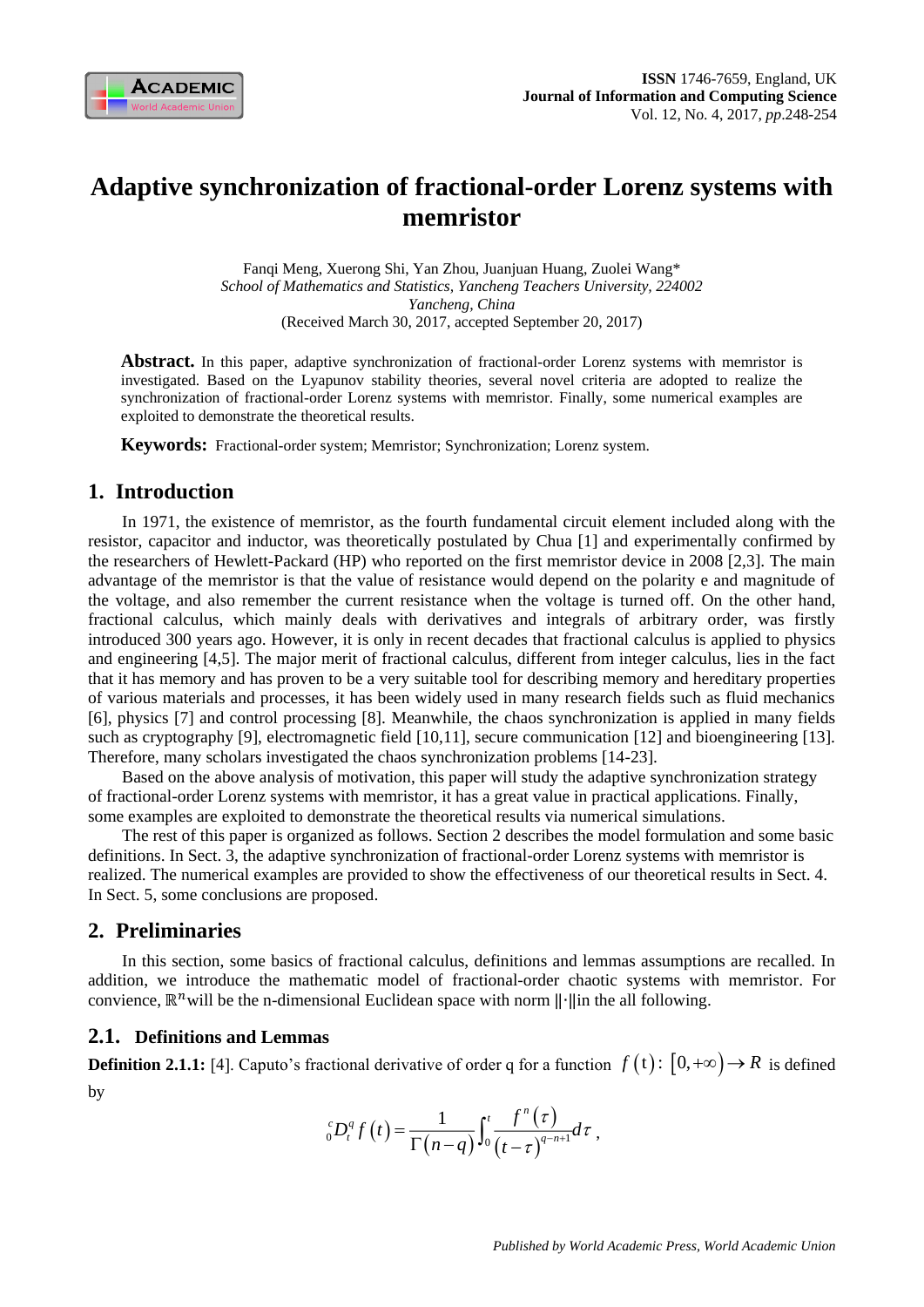249

where  $t \ge 0$ , *n* is a positive integer such that  $n-1 < q < n$ , and  $\Gamma(\cdot)$  is the gamma function, that is  $\left(\tau\right)=\int_{0}^{\infty}t^{\tau-1}% (t)\left(\tau\right)dt$ 0  $\Gamma(\tau) = \int_0^\infty t^{\tau-1} e^{-t} dt$  and  $\Gamma(\tau+1) = \tau \Gamma(\tau)$ .

Moreover, when  $0 < q < 1$ ,

$$
{}_{0}^{c}D_{t}^{q}f(t)=\frac{1}{\Gamma(1-q)}\int_{0}^{t}\frac{f'(t)}{(t-\tau)^{q}}d\tau.
$$

For simplicity, we denote  $D^q f(t)$  as the  ${}^c_0 D^q_t f(t)$ , and describe all of the following Caputo operators. **Definition 2.1.2:** [4]. Mittag-Leffler function is defined by

$$
E_q(z) = \sum_{k=0}^{\infty} \frac{z^k}{\Gamma(kq+1)},
$$

where  $q > 0$  and  $z \in C$ .

**Lemma 2.1.1:** [24] For  $q \in (0,1)$ , suppose  $x(t) \in R^n$  is continuous function, the following inequality holds  $\frac{1}{2}D^{q}x^{T}(t)x(t) \leq x^{T}(t)D^{q}x(t)$ 2  $D^q x^T(t) x(t) \le x^T(t) D^q x(t)$ .

#### **2.2. Assumptions**

**Assumption 2.2.1:** It is assumed that there is positive constant  $\eta$  such that for any  $x, y \in R^n$ ,

$$
f(y)-f(x)\leq \eta(y-x)
$$

**Assumption 2.2.2:** It is assumed that system (5) is a chaotic system with bounders, that is to say, there are positive constants  $M_1, M_2$  such that

$$
\left|x_{1}(t)\right| \leq M_{1}, \qquad \left|x_{4}(t)\right| \leq M_{2}
$$

# **2.3. Model description**

In [25],  $\oint$  is flux,  $W(\phi)$  is the memductance, the flux-controlled memristor is considered by

$$
\begin{cases}\nw(\phi) = a\phi + b\phi^3, \\
W(\phi) = \frac{dw(\phi)}{d\phi} = a + 3b\phi^2,\n\end{cases}
$$
\n(2.3.1)

Similar to [25], a modified Lorenz system with a memristor can be described by

$$
\begin{cases}\n\mathbf{x}_{\xi} = -\alpha x_1 + \beta x_2 - W(x_4) x_1, \\
\mathbf{x}_{\xi} = \gamma x_1 - x_2 - x_1 x_3, \\
\mathbf{x}_{\xi} = x_1 x_2 - \xi x_3, \\
\mathbf{x}_{\xi} = -x_1.\n\end{cases}
$$
\n(2.3.2)

Refer to the above model, the new fractional-order Lorenz system with memristor according to (2) is described as

$$
\begin{cases}\nD^q x_1 = -\alpha x_1 + \beta x_2 - W(x_4) x_1, \\
D^q x_2 = \gamma x_1 - x_2 - x_1 x_3, \\
D^q x_3 = x_1 x_2 - \xi x_3, \\
D^q x_4 = -x_1.\n\end{cases}
$$
\n(2.3.3)

Usually, in order to obtain the chaos generation, we set  $q = 0.97$ ,  $a = 0.1 \times 10^{-3}$ ,  $b = 0.1 \times 10^{-3}$ ,  $\alpha = 8$ ,  $\beta = 12$ ,  $\gamma = 30$ ,  $\xi = 2$ , than the simulation is done with the initial value (1, 2, -3, -5) to system (3), the simulation results are shown in Fig. 2.3.1.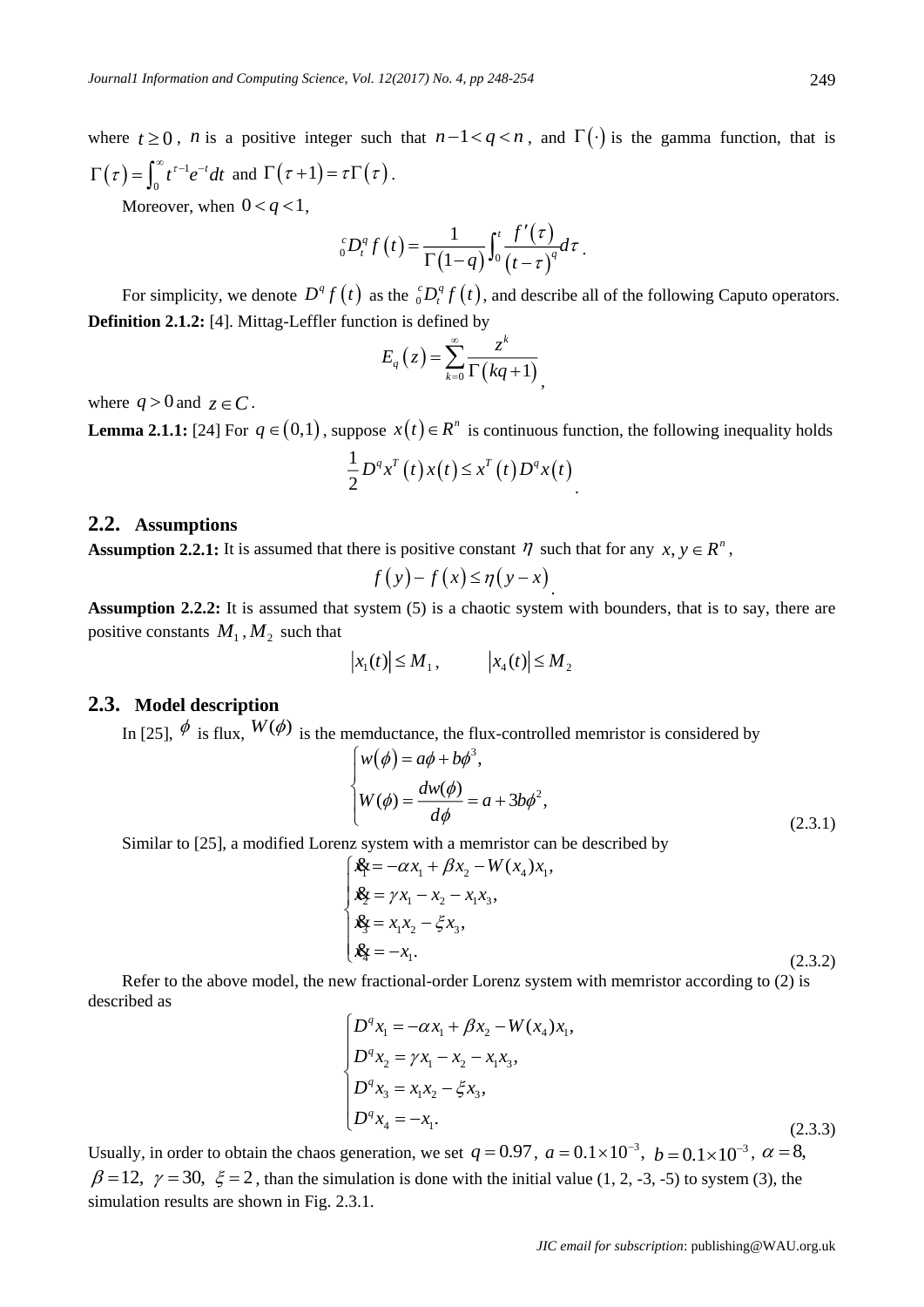

Fig-2.3.1: The chaotic attractor of the fractional-order Lorenz system with memristor Let  $x = [x_1, x_2, x_3, x_4]^T$ , the system (5) can be described as

$$
D^q x = Ax + f\left(x\right) + \phi\left(x\right),\tag{2.3.4}
$$

,

where

$$
A = \begin{bmatrix} -\alpha & \beta & 0 & 0 \\ \gamma & -1 & 0 & 0 \\ 0 & 0 & -\xi & 0 \\ -\varphi & 0 & 0 & 0 \end{bmatrix}, \quad f(x) = \begin{bmatrix} 0 \\ -x_1x_3 \\ x_1x_2 \\ 0 \end{bmatrix}, \quad \phi(x) = \begin{bmatrix} -\alpha W(x_4)x_1 \\ 0 \\ 0 \\ 0 \end{bmatrix}
$$

and  $a, b, \gamma, \xi, \alpha, \beta$  are positive constants.

To investigate the synchronization of the fractional-order Lorenz systems with memristor, the drive system can be rewritten as

$$
D^{q}x(t) = Ax(t) + f(x(t)) + \phi(x(t)).
$$
 (2.3.5)

Similarly, the response system can be described as

$$
D^{q} y(t) = Ay(t) + f(y(t)) + \phi(y(t)) + u(t)
$$
\n(2.3.6)

where  $y \in R^4$  is the state vector of the system, the controller  $u(t)$  is defined as

$$
u(t) = -k(y(t) - x(t)), \ k \in R^+.
$$

Let  $e(t) = y(t) - x(t)$  is the synchronization error between the states of system (5) and system (6), the error system between them can be obtained as

$$
D^{q}e(t) = Ae(t) + f(y(t)) - f(x(t)) + \phi(e(t)) + u(t),
$$
\n(2.3.7)

where

$$
\phi(e(t)) = \phi(y(t)) - \phi(x(t))
$$
  
= [W(x<sub>4</sub>(t))x<sub>1</sub>(t) – W(y<sub>4</sub>(t))y<sub>1</sub>(t),0,0,0]<sup>T</sup>. (2.3.8)

# **3. Main result**

In this section, the adaptive synchronization problem of fractional-order Lorenz systems with memristor is investigated.

**Theorem 3.1:** Suppose Assumption 1 and Assumption 2holds. The systems (6) is synchronized with systems (5) and following conditions hold

$$
\lambda_A + \eta + 3bM_1M_2 - k < 0,\tag{3.1}
$$

where  $\lambda_A$  is the largest eigenvalue of A.

**Proof.:** Construct the following Lyapunov function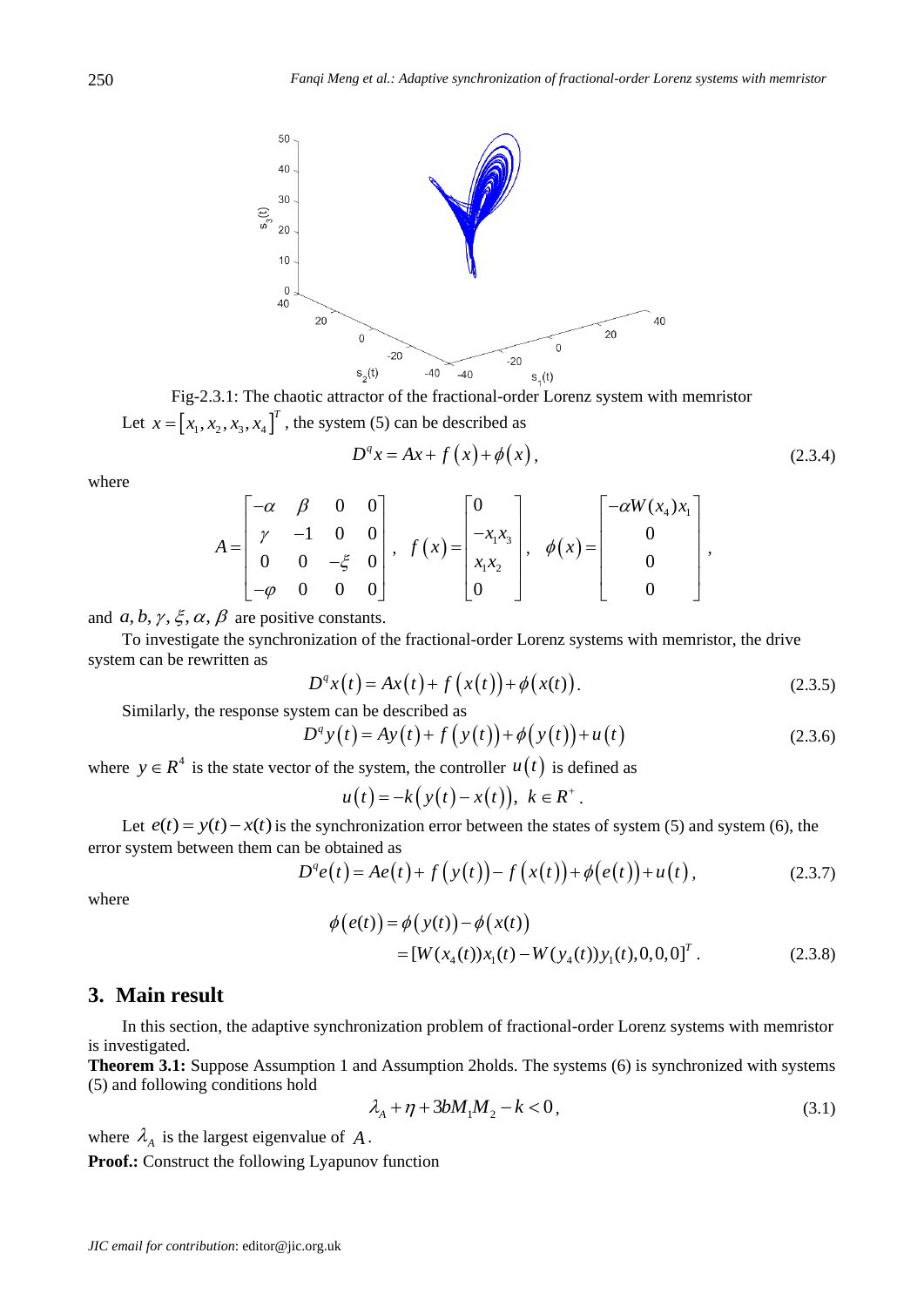$$
V(t) = \frac{1}{2}e^{T}(t)e(t).
$$
 (3.2)

Take the time derivative of  $V(t)$  along the solution  $e(t)$  of the system (10). via Lemma 1, and we have

$$
D^{q}V(t) \leq e^{T}(t)D^{q}e(t)
$$
  
\n
$$
= e^{T}(t)(Ae(t) + f(y(t)) - f(x(t)) + \phi(e(t)) + u(t))
$$
  
\n
$$
= e^{T}(t)Ae(t) + e^{T}(t)(f(y(t)) - f(x(t))) + e^{T}(t)\phi(e(t)) - e^{T}(t)ke(t)
$$
  
\n
$$
= e^{T}(t)Ae(t) + e^{T}(t)(f(y(t)) - f(x(t))) + ((a + by_{4}^{2}(t))y_{1}(t) - (a + bx_{4}^{2}(t))x_{1}(t)) - ke^{T}(t)e(t)
$$
  
\n
$$
\leq e^{T}(t)Ae(t) + e^{T}(t)\eta e(t) + (-ae_{1}^{2}(t) + 3b(y_{4}^{2}(t)y_{1}(t) - y_{4}^{2}(t)x_{1}(t) + y_{4}^{2}(t)x_{1}(t) - x_{4}^{2}(t)x_{1}(t)) - ke^{T}(t)e(t)
$$
  
\n
$$
\leq \lambda_{A}e^{T}(t)e(t) + \eta e^{T}(t)e(t) + 3bM_{1}M_{2}e^{T}(t)e(t) - ke^{T}(t)e(t)
$$
  
\n
$$
= (\lambda_{A} + \eta + 3bM_{1}M_{2} - k)e^{T}(t)e(t)
$$
\n(3.3)

Thus from the condition, we get the derivative of the Lyapunov function  $V(t)$  as  $D^qV(t) < 0$ .

Hence we may conclude  $\lim_{t\to\infty} ||e(t)|| = 0$ , and the function adaptive synchronization between the master and response systems is achieved.This completes the proof.

#### **4. Numerical simulations**

In this section, we give some numerical simulations to illustrate the theoretical results obtained in the above subsection by MATLAB program.

We set  $q = 0.97$  and choose the initial values of the drive and response systems are  $(1, 2, -3, -5)$  and (0, -10, 0, -10). It follows from Theorem 1 that the response system (6) is globally synchronized with the drive system (5) under the controller. Figure 2 shows the time evolution curves of the drive system (5) and the response system (6) without controller, from which it couled be seen that two systems have different state trajectories from each other over time. To obtain our main point, the error dynamics of systems (5) and (6) with controller are to be simulated in several conditions. Figure 3 gives the state trajectories of the drive system (5) and the response system (6) with controller. Figure 4 depicts the error dynamics of systems (5) and (6) with controller, which suggests that impulsive synchronization can be realized in finite time.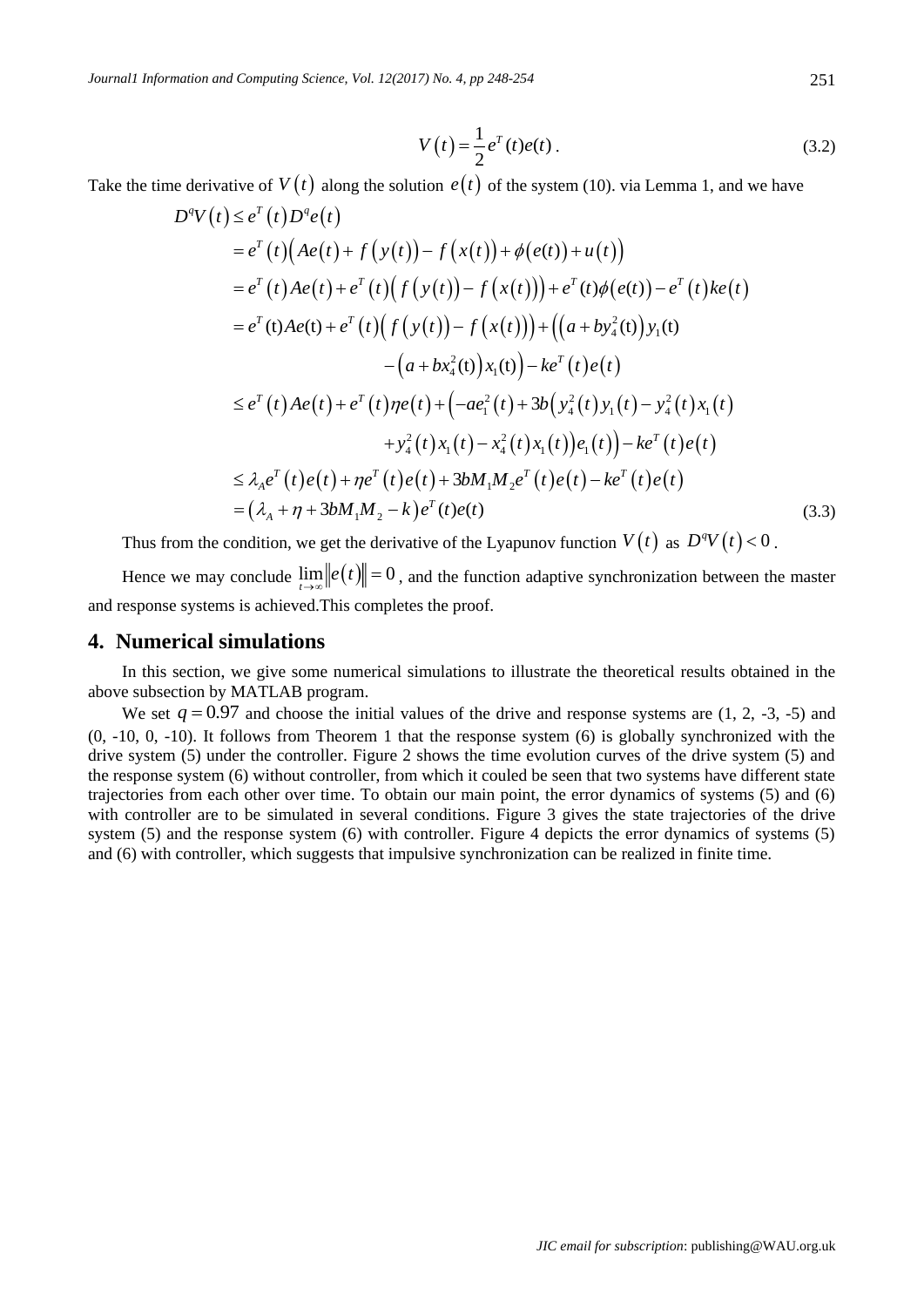

Fig-4.1: Dynamical behaviors of the drive system (5) and the response system (6) without controller, (a)  $x_1(t)$ ,  $y_1(t)$ ; (b)  $x_2(t)$ ,  $y_2(t)$ ; (c)  $x_3(t)$ ,  $y_3(t)$ ; (d)  $x_4(t)$ ,  $y_4(t)$ 



Fig-4.2: Dynamical behaviors of the drive system (5) and the response system (6) with controller, (a)  $x<sub>1</sub>(t)$ ,  $y_1(t)$ ; (b)  $x_2(t)$ ,  $y_2(t)$ ; (c)  $x_3(t)$ ,  $y_3(t)$ ; (d)  $x_4(t)$ ,  $y_4(t)$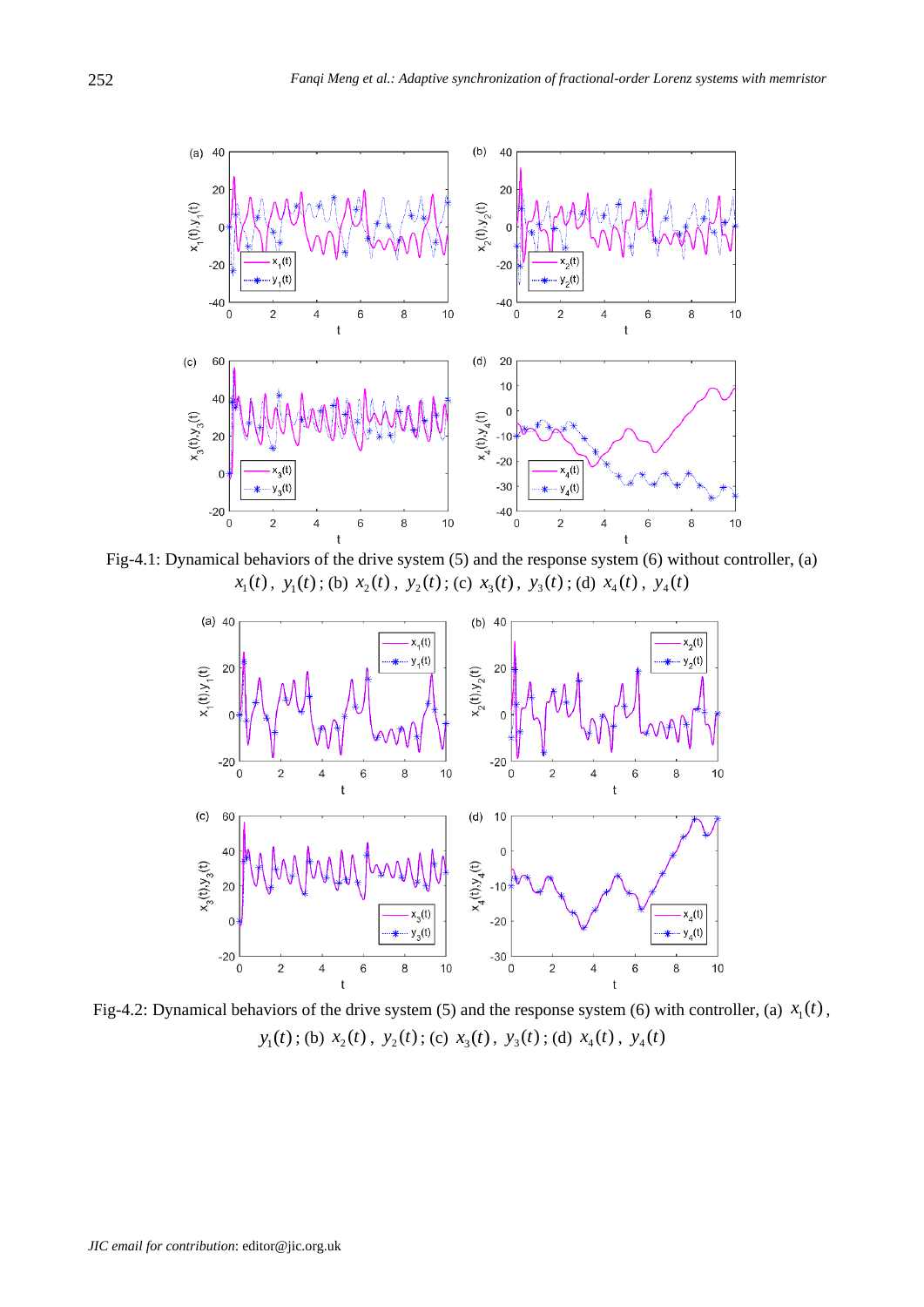

Fig-4.2: Synchronization errors between systems (5) and (6) with Impulsive control matrix

## **5. Conclusions and future works**

In this paper, based on Lyapunov stability theories and some novel criteria, the adaptive synchronization of fractional-order Lorenz systems with memristor have been achieved in finite time. The results are given not only by theoretical analysis, but also by numerical simulations. Because the discussed the Lorenz systems with memristor take into fractional-order, it is practical and attractive in understanding the Lorenz systems with memristor. It will have potential applications to image encryption, cryptography, and chaotic radar. Our future research is to investigate the adaptive synchronization of fractional-order memristive Lorenz systems with time delay.

### **6. Acknowledgement**

This project is supported by the National Science Foundation of China (Grant Nos. 11472238 and 51777180).

## **7. References**

- Chua, L.O.: Memristor-the missing circuit element. IEEE Trans. Circuit Theory 18, 507–519 (1971)
- Strukov, D.B., Snider, G.S., Stewart, D.R., Williams, R.S.: The missing memristor found. Nature 453, 80-84 (2008)
- Tour, J.M., He, T.: Electronics: the fourth element. Nature 453, 42-43 (2008)
- [4] Podlubny, I.: Fractional Differential Equations, Academic Press, New York, (1999).
- Butzer, P.L., Westphal, U.: An Introduction to Fractional Calculus,World Scientific, Singapore, (2000).
- [6] Tripathil, D., Pandey, S., Das, S.: Peristaltic flow of viscoelastic fluid with fractional Maxwell model through a channel. Appl. Math. Comput. 215(10), 3645-3654 (2010).
- [7] Hilfer, R.: Applications of Fractional Calculus in Physics. World Scientific, New Jersey, (2001).
- [8] Monje, C.A., Chen, Y.Q., Vinagre, B.M., Xue, D.Y., Feliu-Batlle, V.: Fractional-order Systems and Controls. Fundamentals and Applications (London: Springer) (2010).
- Ojalvo, J., Roy, R.: Sptiotemporal communication with synchronization optical chaos. Phys. Rev. Lett. 86 (22), 5204-5207 (2001).
- [10] Ma, J., Wu, F.O., Wang, C.N., Wang, C.N.: Synchronization behaviors of coupled neurons under electromagnetic radiation. Int. J. Mod Phys B. 2, 1650251(2017).
- [11] Ma, J., Mi, L., Zhou, P., Xu, Y., Hayat, T.: Phase synchronization between two neurons induced by coupling of electromagnetic field. Applied Mathematics And Computation. 307, 321-328(2017).
- [12] Yang, T., Chua, L.: Impulsive stabilization of control and synchronization of chaotic systems: theory and application to secret communication. Circuits Syst. I: Fundam. Theory Appl. 44 (10) 976-988. (1997).